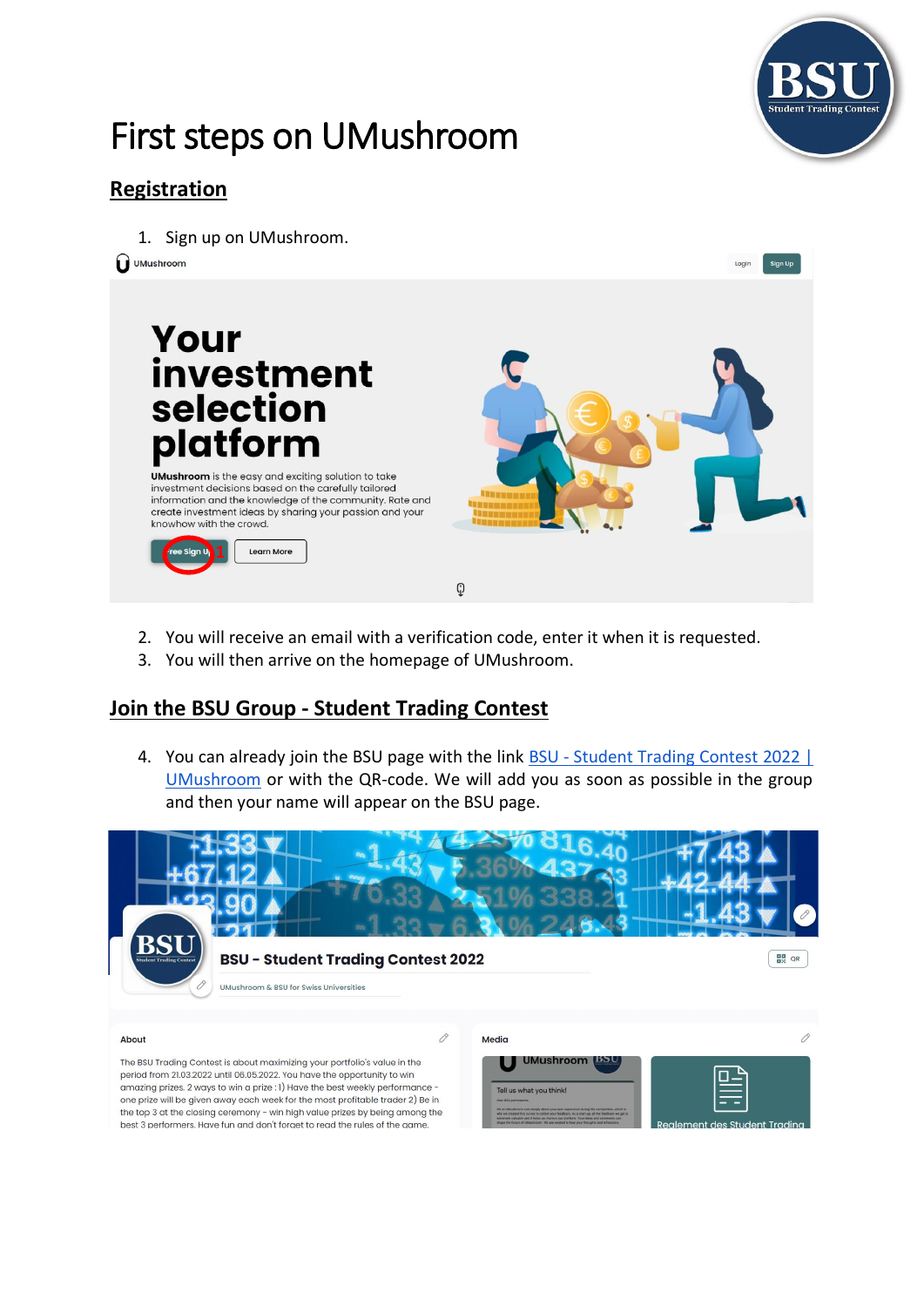

### **Creating your portfolio and changing the profile**

5. You can create your first portfolio. For this you have to go on "My Profile".



6. Once on your profile, you can add a photo of yourself and customize the background image. Be careful, it is important to use only images free of right!

| <b>UMushroom</b> | Search                      |                                                                            | What's Hot<br>Browse                         | My Profile |                                | Audrey                    |
|------------------|-----------------------------|----------------------------------------------------------------------------|----------------------------------------------|------------|--------------------------------|---------------------------|
|                  |                             |                                                                            | <b>Student Trading RSU</b><br><b>Contest</b> |            | <b>Student Trading Contest</b> |                           |
|                  |                             | <b>Audrey Renggli</b><br>0%<br>0 followers 0 following Overall Performance |                                              |            |                                | ***** 0<br>Average Rating |
|                  | <b>AUDREY'S PORTFOLIOS</b>  |                                                                            |                                              |            |                                |                           |
|                  | <b>FOLLOWING PORTFOLIOS</b> |                                                                            |                                              |            |                                | Public: ON<br>- 60        |

7. Then you can create your first portfolio.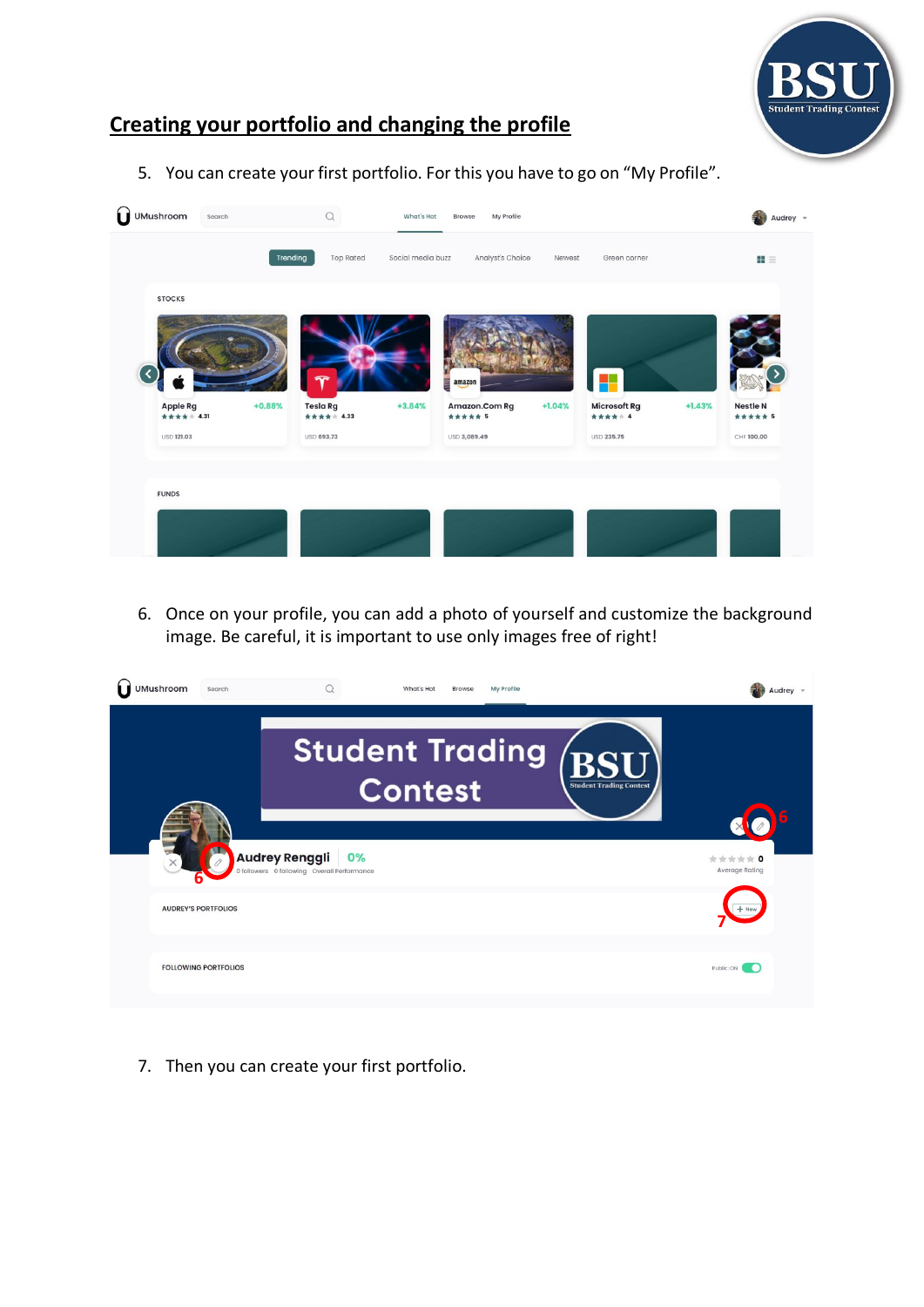

8. To participate to the Student Trading Contest, you must create a portfolio of 100,000 CHF. Beware, by default the currency is the USD, you have to change to CHF.

| <b>UMushroom</b><br>Search                                | Q<br>What's Hot<br>My Profile<br><b>Browse</b>                                            | Audrey -                                         |
|-----------------------------------------------------------|-------------------------------------------------------------------------------------------|--------------------------------------------------|
| <b>Audrey Rengg</b>                                       | ×<br>Define portfolio capital                                                             | <b>rading Contest</b><br>$\mathbf{X}$<br>食食食食食 0 |
| 0 followers 0 following Ove<br><b>AUDREY'S PORTFOLIOS</b> | 100,000<br>CHF -<br>$+$<br>8<br>This will represent 100% of your portfolio capital weight | <b>Average Rating</b><br>$+$ New                 |
| <b>FOLLOWING PORTFOLIOS</b>                               | Continue                                                                                  | Public: ON                                       |

9. You can then choose a name (a) and add a photo (b), as well as describe your investment strategy (c) and add keywords (d) if desired.

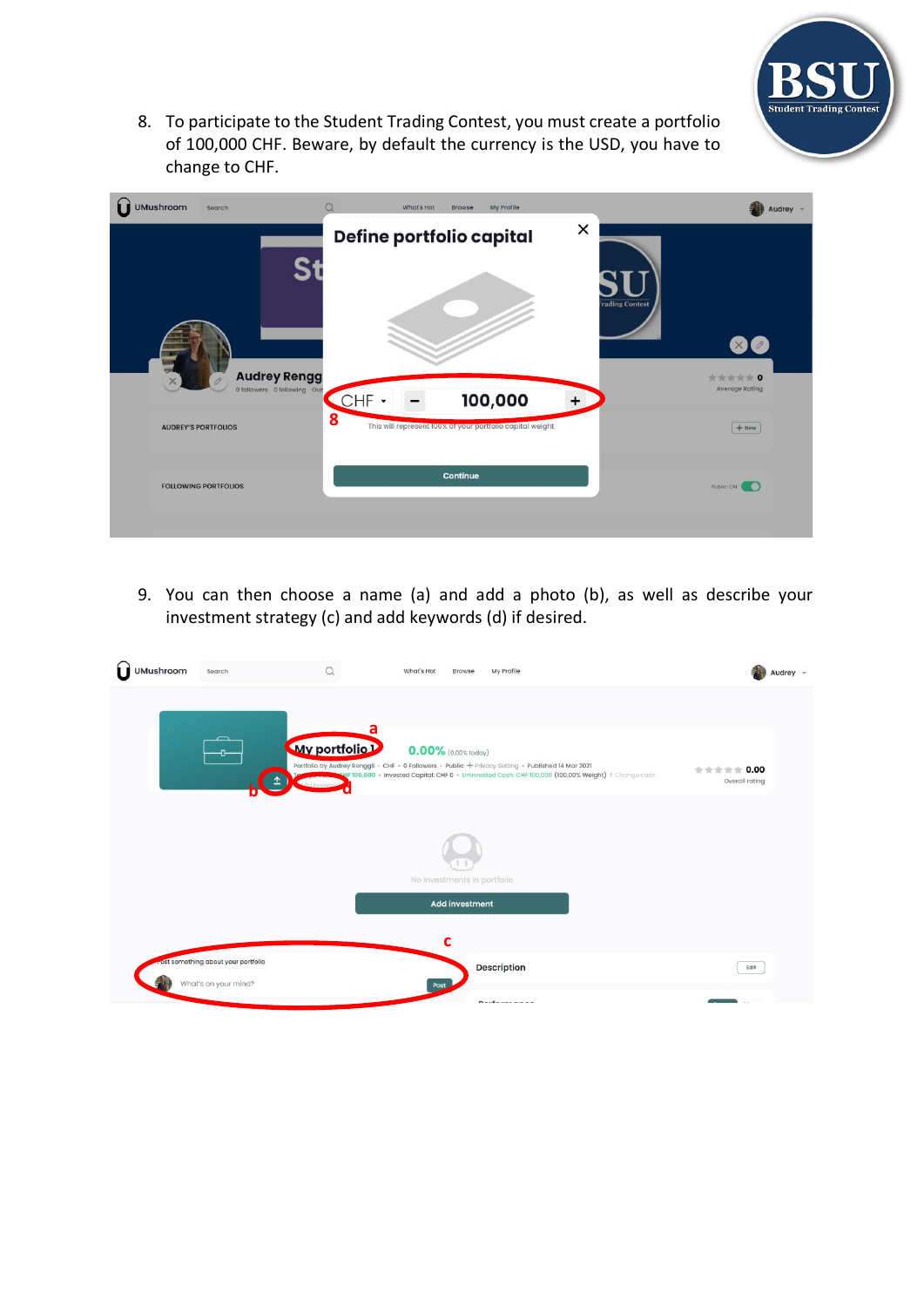

10. As soon as you get into the BSU - Student Trading Contest 22 group, you can then add your portfolio to the group. Then your portfolio will also be on the BSU page.

| UMushroom               | Search                      |                                                                            | What's Hot                              | My Profile<br>Browse | Audrey v                                                          |
|-------------------------|-----------------------------|----------------------------------------------------------------------------|-----------------------------------------|----------------------|-------------------------------------------------------------------|
| $\times$                | 0                           | <b>Audrey Renggli</b><br>0%<br>0 followers 0 following Overall Performance |                                         |                      | $\bullet$<br>$\left( \times \right)$<br>***** 0<br>Average Rating |
|                         | <b>AUDREY'S PORTFOLIOS</b>  |                                                                            |                                         |                      | $+$ New                                                           |
|                         |                             |                                                                            | mpo.                                    |                      |                                                                   |
| My portfolio 1<br>***** |                             | New Portfolio<br>0.00%                                                     |                                         |                      |                                                                   |
|                         | Portfolio by Audrey Renggli | <br>Edit Portfolio                                                         |                                         |                      |                                                                   |
|                         | <b>FOLLOWING PORTFOLIOS</b> | Delete Portfolio<br>Add to group<br>$\rightarrow$                          | <b>BSU - Student Trading Contest 21</b> |                      | Public: ON<br>$\hat{\phantom{a}}$                                 |

#### **Make an investment**

11. You can place orders. For search for titels, you can either search for the name of the company (e.g. "Nestle" don't use accents), or look for the ISIN (e.g. "CH0038863350"). If you want add ten Nestle shares to your portfolio you then have to go on "Add To Portfolio".